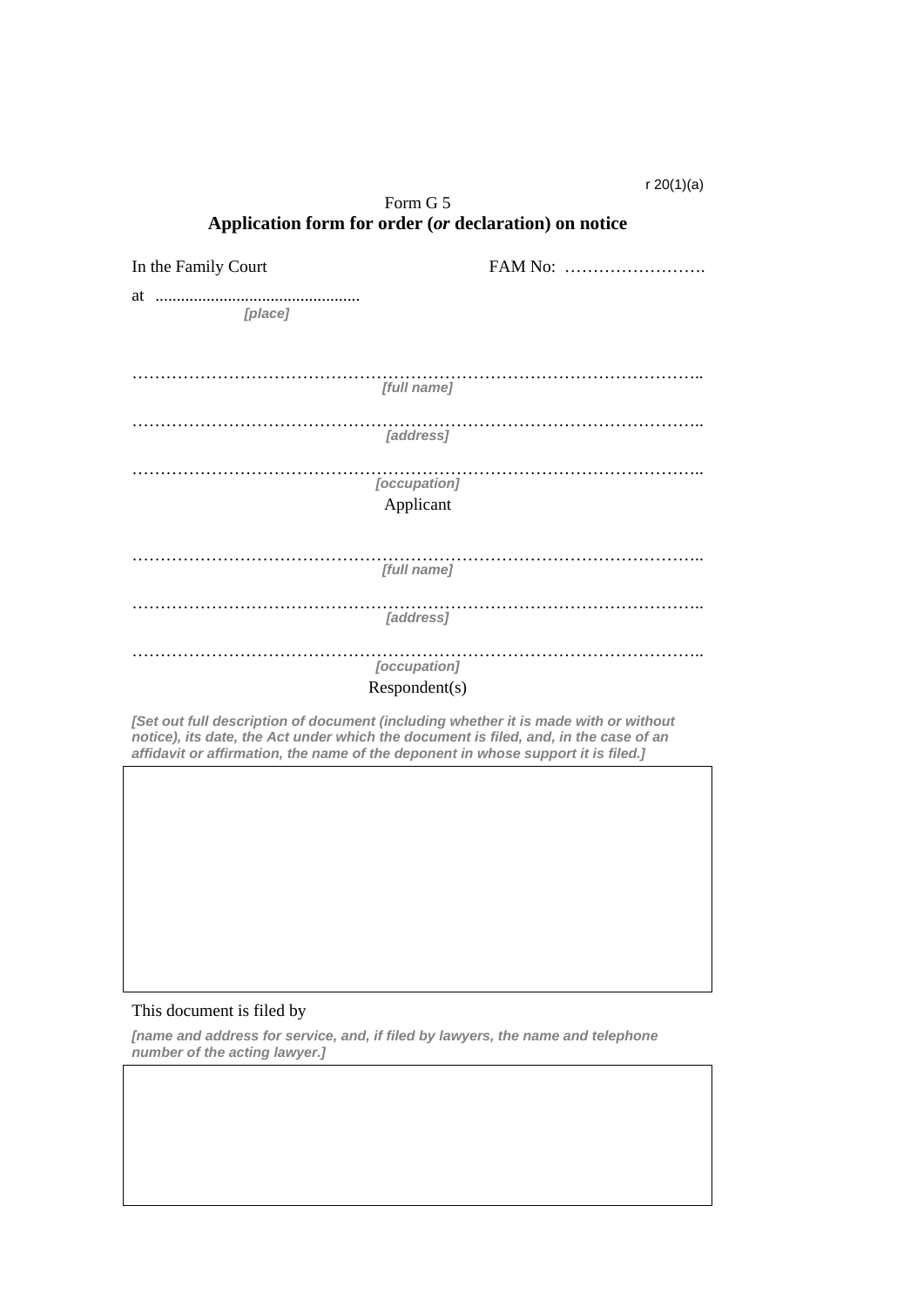[*If the application form is not otherwise provided in these rules*.]

I, ...………………………………………………………………………………….. *[full name of applicant]* 

## apply for

*[state precisely the nature of the order(s) or declaration(s) sought]* 

## This application is made on the grounds that

*[specify the grounds on which the application is made, following the wording of the Act as closely as may be, and referring to any authority relied on.]* 

> ………………………………... Signature of applicant

> ………………………………... Date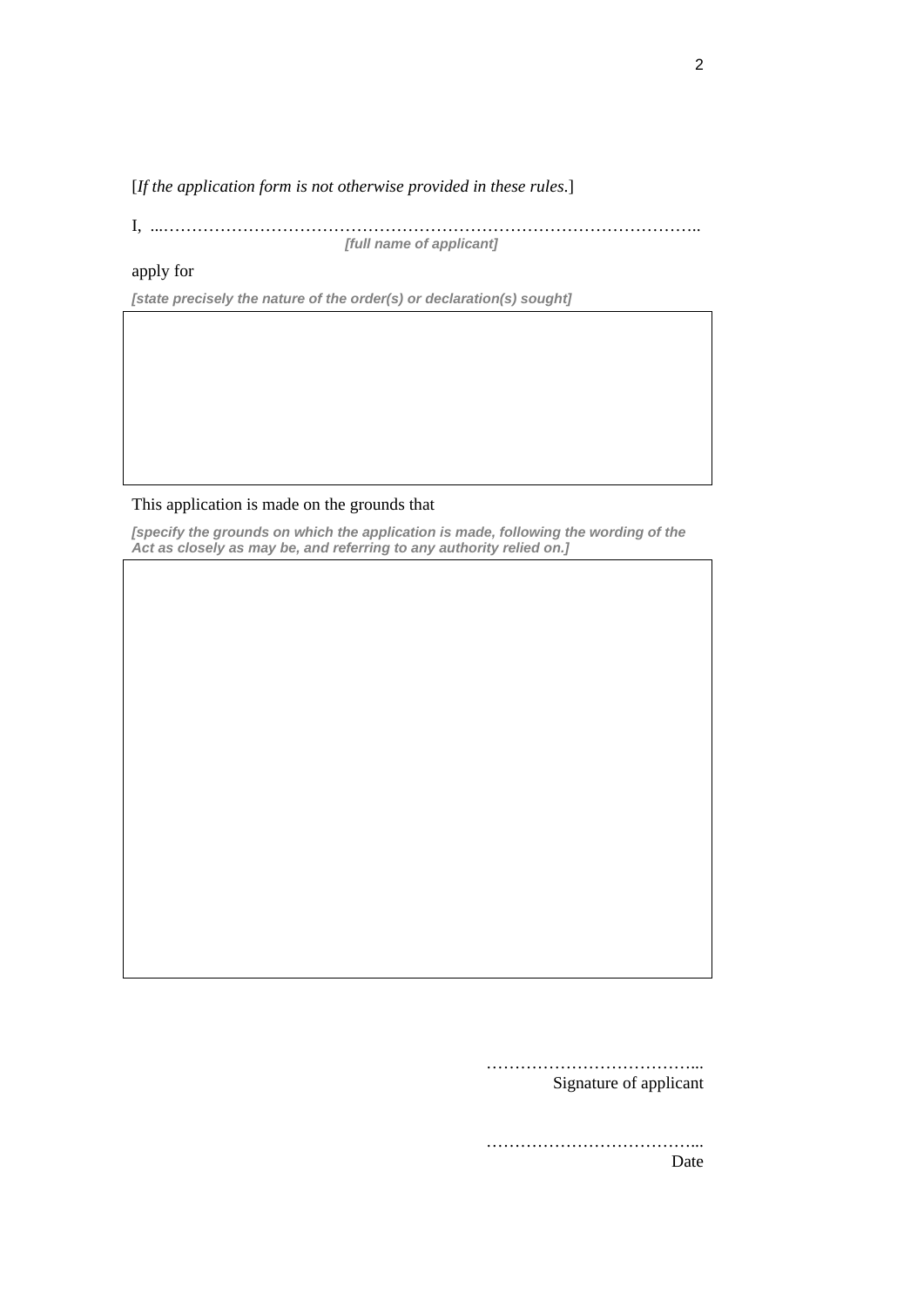## **To** the Registrar Family Court

at …………………………………... *[place]* ................................................

# **and**

### **To**

*[set out the names and addresses of the persons intended to be served with the application]* 

## This application is filed by

| [full name]                  |  |
|------------------------------|--|
| whose address for service is |  |
| <b><i>[address]</i></b>      |  |

[*The Registrar must complete the following appointment for hearing if an appearance is necessary or required.*]

## **Date of hearing**

|--|--|--|

at the Family Court at ………………..…………….. *[place]* for the hearing of this application.

> ……………………………………… Registrar

………………………………... Date